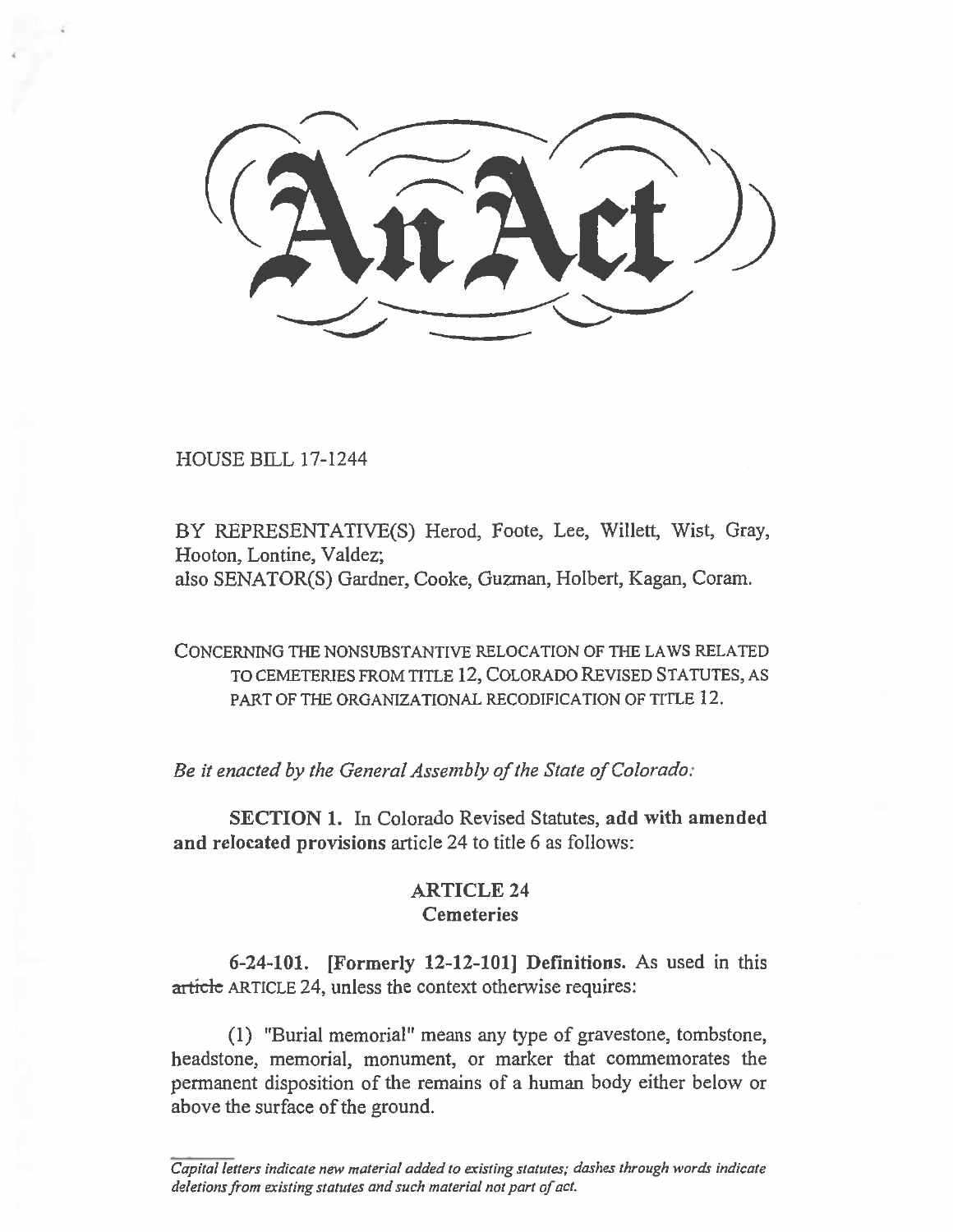$(1.5)$  (2) "Cemetery" means any place, including a mausoleum, in which there is provided space either below or above the surface of the ground for the interment of the remains of human bodies. "Cemetery" does not include a cemetery that is owned, operated, or maintained by a government or governmental agency, by a church or synagogue, by a labor organization, by a cooperative association as defined in section 7-55-101, C.R.S., by a corporation organized and operated exclusively for religious purposes, or by a fraternal society, order, or association operating under the lodge system and exempt from the payment of state income tax and that has as its main business something other than the ownership, operation, or maintenance of any business connected with the burial of the dead.

 $(2)$  (3) "Cemetery authority" means any person who owns, maintains, or operates a cemetery.

### $(2.5)$  Repealed.

 $(3)$  (4) "Endowment care cemetery" means any cemetery, the authority of which does, or represents to the public that it does, collect funds for the purpose of caring for, maintaining, or embellishing the cemetery to preserve it from becoming unkempt or a place of reproach and desolation. It does not include a cemetery which is owned, operated, or maintained by a government or governmental agency, by a church, by a labor organization, by a cooperative association as defined in section 7-55-101, C.R.S., by a corporation organized and operated exclusively for religious purposes, or by a fraternal society, order, or association operating under the lodge system **and exempt from** the payment of state income tax and which has as its main purpose something other than the ownership, operation, **or** maintenance of any business connected with burial of the dead.

(-4-) (5) "Grave space" means any space in the **ground for the**  interment of the remains of a human body.

 $(4.5)$  (6) "Inscription" means any words or symbols on a burial memorial.

 $(5)(7)$  "Interment" means the permanent disposition of the remains of a deceased person by cremation, inurnment, entombment, or burial.

#### PAGE 2-HOUSE BILL 17-1244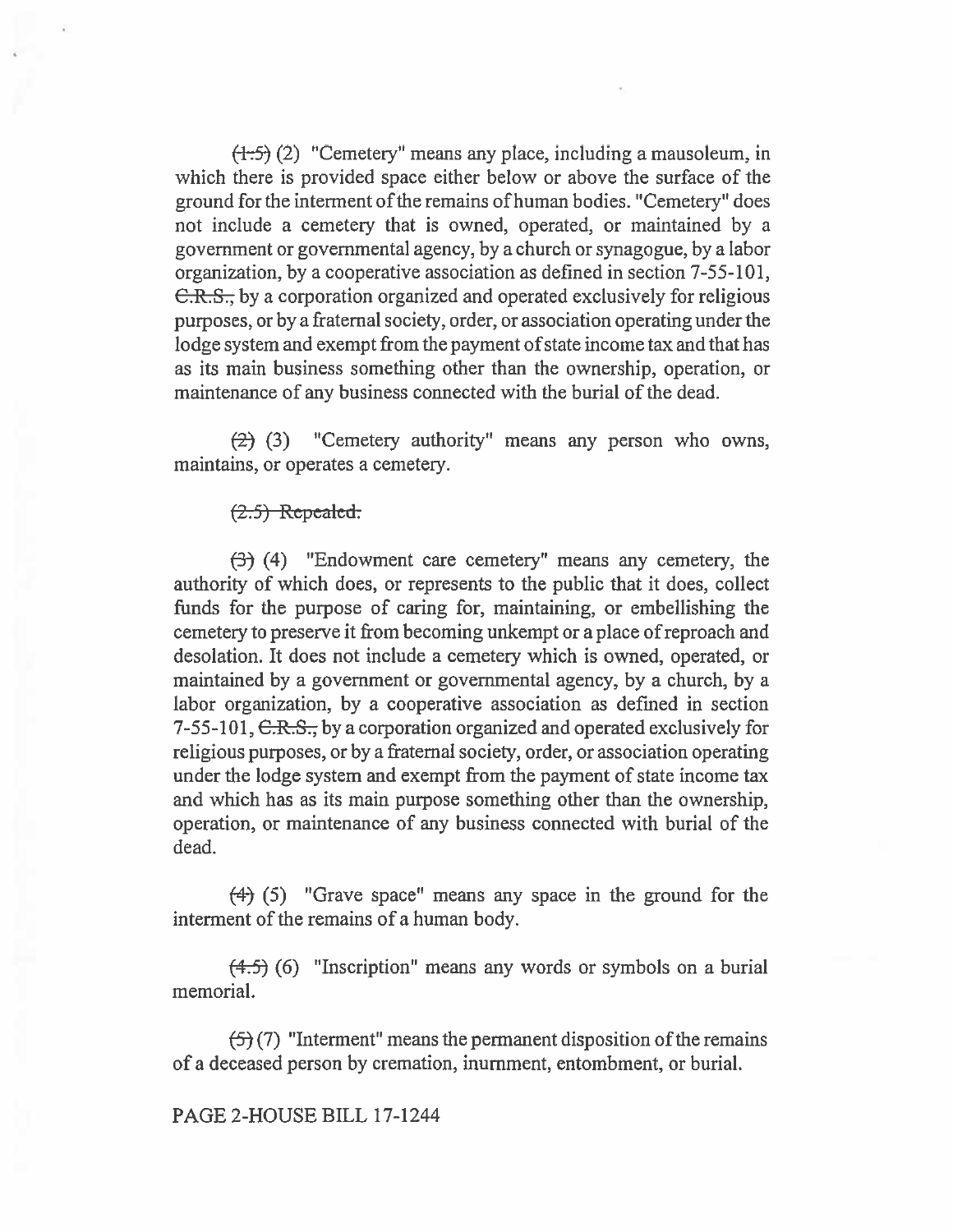$(6)$  (8) "Niche" or "crypt" means a space in any structure above the ground for the interment of the remains of a human body.

 $(7)(9)$  "Nonendowment care cemetery" means any cemetery other than an endowment care cemetery.

 $(8)(10)$  "Person" means a person as defined by section 2-4-401 (8). C.R.S.

**6-24-102. [Formerly 12-12-103] Organization as endowment care cemetery - when.** Any person who, after July 1, 1965, establishes or acquires a cemetery within twenty miles from the exterior boundary of any city with a population of five thousand or more, according to the latest federal decennial census, shall be organized as an endowment care cemetery.

**6-24-103. [Formerly 12-12-104] Nonendowment section in endowment care cemetery.** Any cemetery authority of an endowment care cemetery which THAT has a nonendowed section that is used only as single graves for indigents may continue to donate said THE graves for the burial of indigents. Nothing in this article shall be construed to prevent a cemetery authority of an endowed care cemetery from donating such a grave space for the burial of an indigent person without placing money in the endowment care fund for such THE space.

**6-24-104. [Formerly 12-12-105] Acquisition of land.** Any cemetery authority may acquire suitable and sufficient land for **a** cemetery in a manner provided by articles 1 to 7 of title 38.  $C.R.S.$ 

6-24-105. [Formerly 12-12-106] Plats of land **to be recorded.**  Any cemetery authority shall cause its land or such THE portion thereof as may become necessary for that purpose to be surveyed into blocks, lots, avenues, and walks and platted. The plat of ground as surveyed shall be acknowledged by some officer of the cemetery authority and filed for record in the office of the clerk and recorder of the county in which the land is situated. Each block or lot shall be regularly numbered by the surveyor, and such THE numbers shall be marked on the plat.

**6-24-106. [Formerly 12-12-109] Endowment care fund. (1)** A cemetery authority of an endowment care cemetery shall establish an

### PAGE 3-HOUSE BILL 17-1244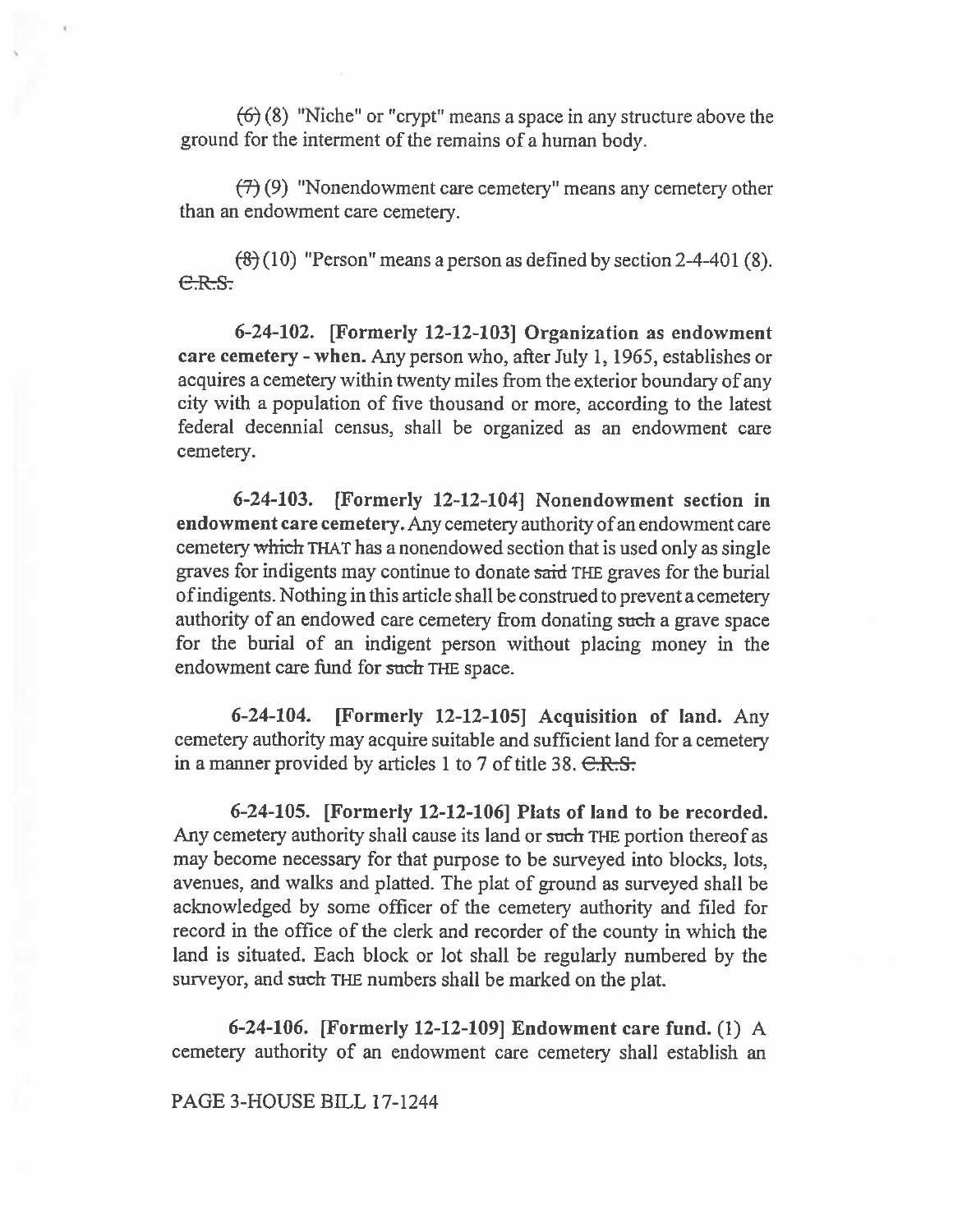irrevocable endowment care fund for each endowment care cemetery owned, maintained, or operated by it in a state bank or trust company authorized to act as fiduciary and under the supervision of the banking board or in a national banking association authorized to act as fiduciary or in a state or federally chartered savings and loan association authorized to act as a fiduciary. Such THE endowment care fund shall be invested in investments lawful for trustees, which shall not include investments in nor mortgages on property owned or contracted for by the cemetery authority or any owned or affiliated company.

(2) (a) A cemetery authority of an endowment care cemetery shall make deposits in the endowment care fund or, if it operates more than one endowment care fund, in the appropriate endowment care fund, in accordance with one of the following plans:

(I) Plan A:

It shall deposit in such THE fund not more than thirty days after any sale is completed at least fifteen percent of the sales price of any grave space and at least ten percent of the sales price of any crypt or niche, and in case any sale has not been completed within sixty months after date of first payment, it shall deposit in such THE fund, not later than one month after the sixtieth month, at least fifteen percent of the sales price of any grave space and at least ten percent of the sales price of any crypt or niche. A sale is completed at the time the final payment is made and no balance remains due to the cemetery authority, whether or not a deed has been issued. If a contract of sale is rewritten, the date of the first payment under the original contract of sale shall be the date of first payment under the rewritten contract of sale.

(11) Plan B:

It shall deposit, not later than thirty days after the end of the fiscal year in which such THE payments are received, fifteen percent of all payments received on account of the sale of any grave space and at least ten percent of all payments received on account of the sale of a niche or crypt. This deposit requirement applies to all uncompleted sales contracts which THAT carry an endowment care provision.

(III) Plan C: (applicable only to sale of niches or crypts in a

### PAGE 4-HOUSE BILL 17-1244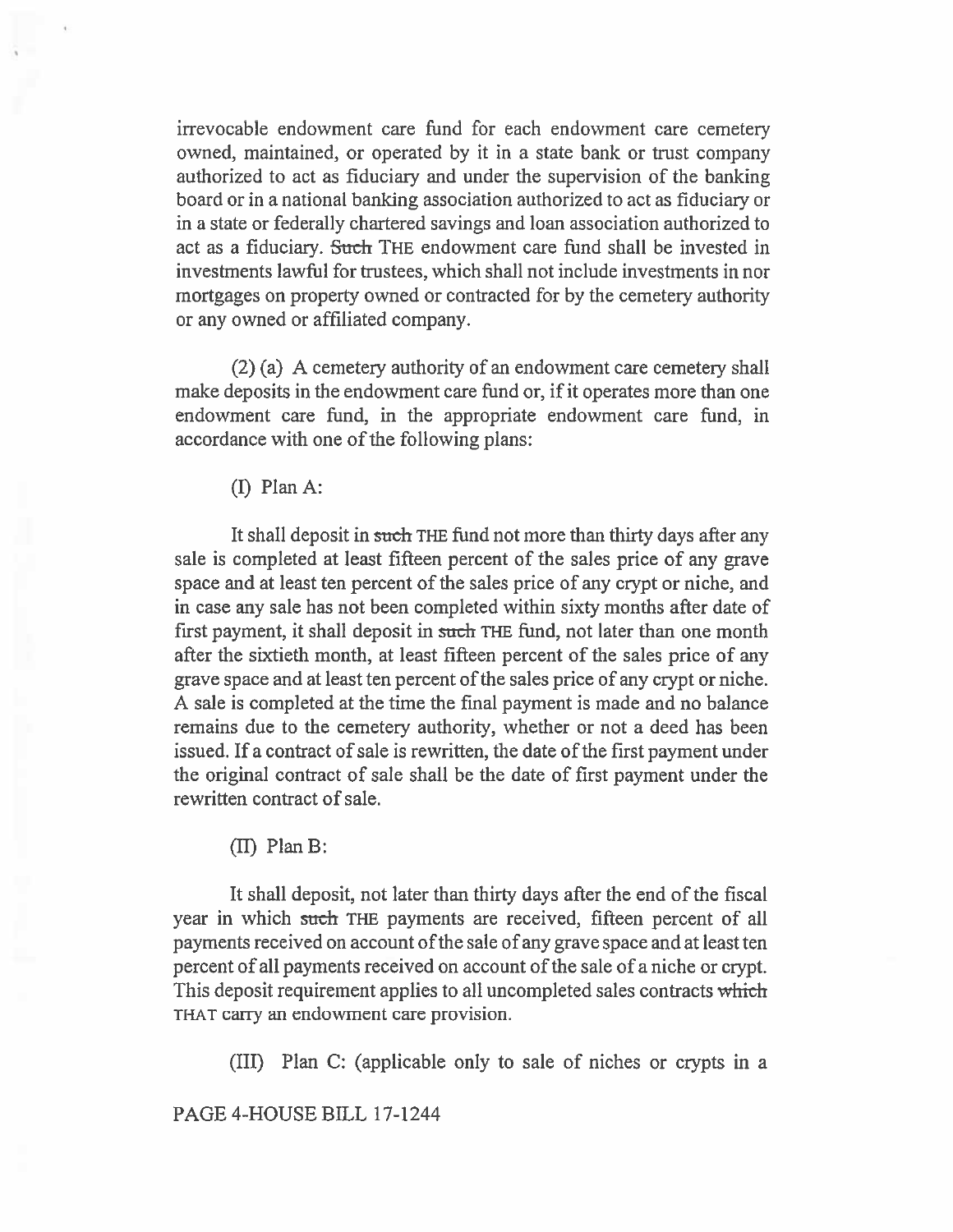mausoleum)

It shall deposit in its endowment care fund for such THE mausoleum, not later than thirteen months after the end of its fiscal year in which any sale is completed, at least ten percent of the sale price of any niche or crypt, and in case any sale has not been completed within twenty-four months after date of first payment, it shall deposit in such THE fund, not later than one month after the end of its fiscal year in which the last day of such THE twenty-four month period occurs, at least ten percent of the sales price of any niche or crypt. A sale is completed at the time the final payment is made and no balance remains due to the cemetery authority, whether or not a deed has been issued. If a contract of sale is rewritten, the date of first payment under the original contract of sale shall be the date of first payment under the rewritten contract of sale.

(b) As to any endowment care cemetery in operation on July 1, 1965, this subsection (2) shall only apply to all sales contracts entered into on or after said THE date.

(3) (a) The cemetery authority of an endowment care cemetery, before commencing operation, on or after July 1, 1965, shall have on deposit in the endowment care fund a sum in accordance with the following scale:

| For more than 10,000 but less than 20,000                                  |  |
|----------------------------------------------------------------------------|--|
|                                                                            |  |
| For 20,000 but less than 25,000 population $\ldots \ldots \ldots$ \$20,000 |  |
| For 25,000 or more population \$25,000                                     |  |

(b) "Population" means the people residing within a twenty-mile radius of the location of the endowment care cemetery, the population figure to be taken from the latest federal decennial census.

(c) The cemetery authority for such THE endowment care cemetery shall thereafter make deposits in accordance with subsection (2) of this section. When such THE deposits have reached twice the amount stated in the above table, the cemetery authority may withdraw the sum of the initial deposit in amounts equal to the amounts deposited thereafter until the initial deposit has been withdrawn.

#### PAGE 5-HOUSE BILL 17-1244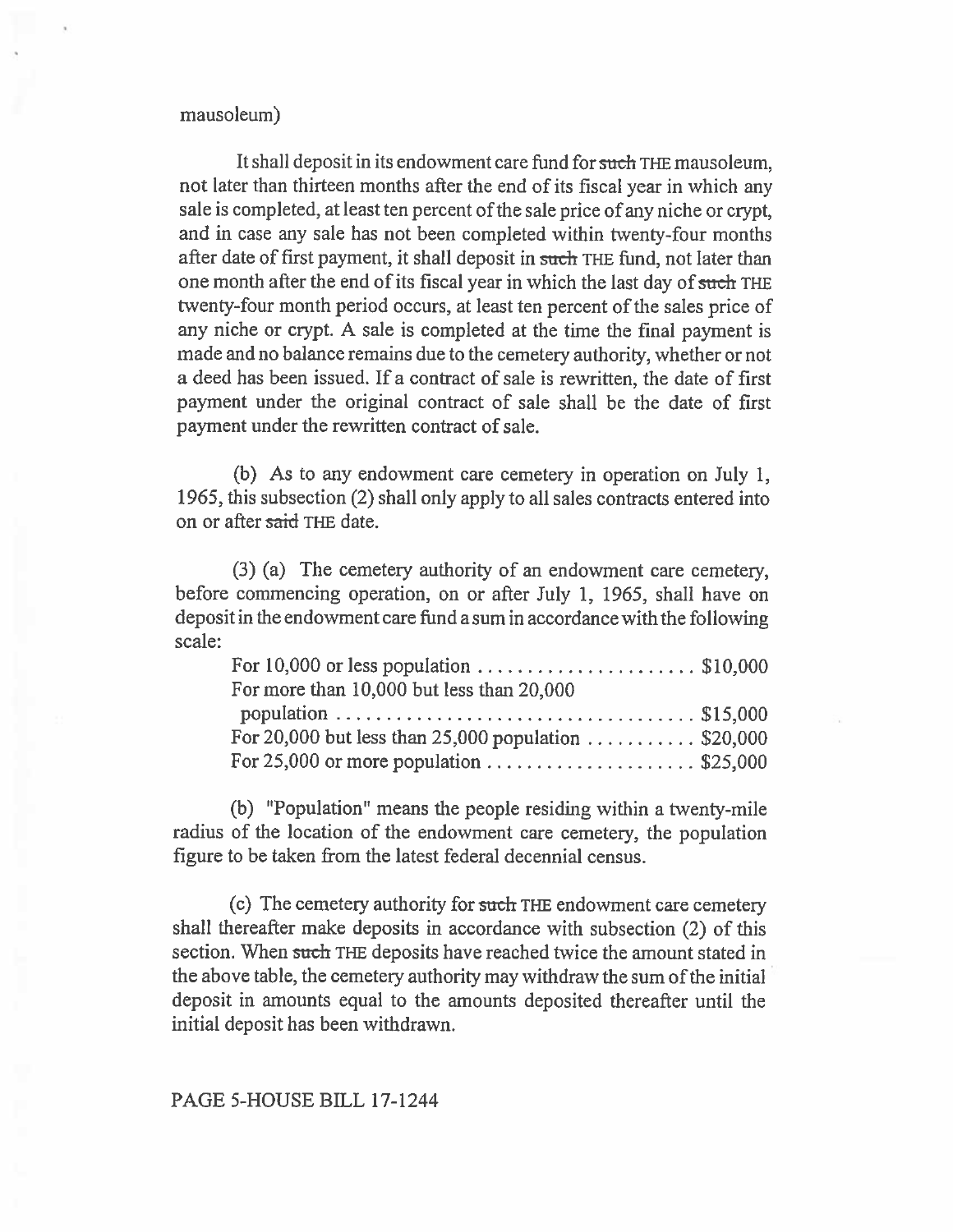(4) A cemetery authority of a nonendowment care cemetery which converts to operation as an endowment care cemetery on or after July 1, 1965, shall deposit in its endowment care fund the sum of ten thousand dollars before making any further sale of any grave space or niche or crypt. The cemetery authority for such THE cemetery shall thereafter make deposits in accordance with subsection (2) of this section until total deposits into the endowment care fund have reached twenty thousand dollars. It may thereafter withdraw from the initial ten thousand dollar deposit amounts equal to the amounts of deposits thereafter made until the entire ten thousand dollar initial deposit has been withdrawn and replaced by deposits in accordance with subsection (2) of this section.

(5) The cemetery authority of an endowment care cemetery that constructs foundations for the setting of markers or memorials and receives payment for the care of such THE markers or memorials as part of the cost of foundation construction, setting charges, or itemized endowment requirements shall deposit all of said THE care payments in their irrevocable endowment care fund not later than one month after the end of its fiscal year in which **such** THE payments are received.

(6) The cemetery authority of an endowment care cemetery shall keep in its principal office a copy of the report referred to in section  $12-12-110$  SECTION 6-24-107, which shall be available to any grave space, niche, or crypt owner or his OR HER **duly** authorized representative for inspection and study.

(7) The endowment care fund, for all purposes, shall constitute a nonprofit irrevocable trust fund. Endowment care is a provision for the benefit and protection of the public by preserving and keeping cemeteries from becoming unkempt and places of reproach and desolation in the communities in which they are situated. The income and increments and gains from such THE funds are for the benefit of the public for the purposes provided for in such THE trusts.

6-24-107. [Formerly 12-12-110] Reports. (1) Each cemetery authority shall keep on file annually, within three months after the end of its fiscal year, a written report setting forth:

(a) The total amount deposited in the endowment care fund, listing separately the total amounts paid for endowment of grave spaces, for

## PAGE 6-HOUSE BILL 17-1244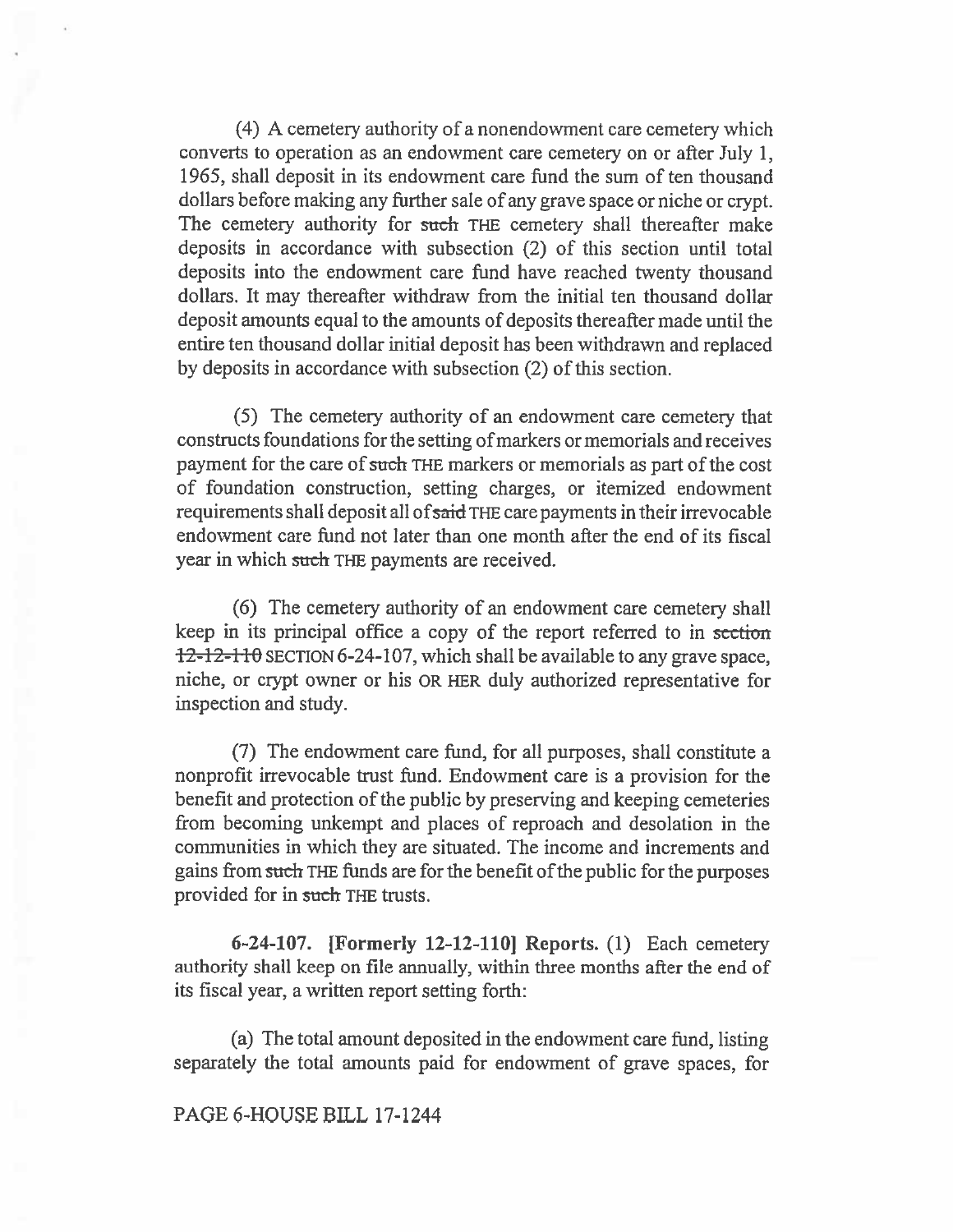niches, and for crypts, in accordance with the provisions of section  $12-12-109$  SECTION 6-24-106;

(b) The total amount of endowment care funds invested in each of the investments authorized by law and the amount of cash on hand not invested;

(c) Any other facts necessary to show the actual financial condition of the fund; and

(d) The total number of interments and entombments for the preceding year.

(2) Each such report shall be verified by the owner or by the president or the vice-president and one other officer of the cemetery authority and shall be attested to by the accountant, auditor, or other person preparing the same.

) (Deleted by amendment, L. 92; p. 1606, § 149; effective May  $20, 1992.$ 

**6-24-108. [Formerly 12-12-113] Delivery of copy of contract required.** A duplicate original of any contract entered into between a purchaser of any lot, grave space, interment right, niche, or crypt and any cemetery authority shall be given to the buyer at the time both parties become bound by the contract and any consideration whatsoever is given by the buyer and retained pursuant to the contract by the cemetery authority.

**6-24-109. [Formerly 12-12-113.5] Burial memorial - changes notice of ownership.** (1) No person other than the owner of a burial memorial or a person authorized by the owner of the burial memorial shall make a change to the inscription on such THE burial memorial.

(2) If a burial memorial is to be placed at a grave space, niche, or crypt that is purchased on or after July 1, 2004, the cemetery authority shall give written notice to the purchaser of the grave space, niche, or crypt of who shall be the owner of such THE burial memorial and, as owner, who shall be entitled to make or authorize a change to the inscription on such THE burial memorial.

#### PAGE 7-HOUSE BILL 17-1244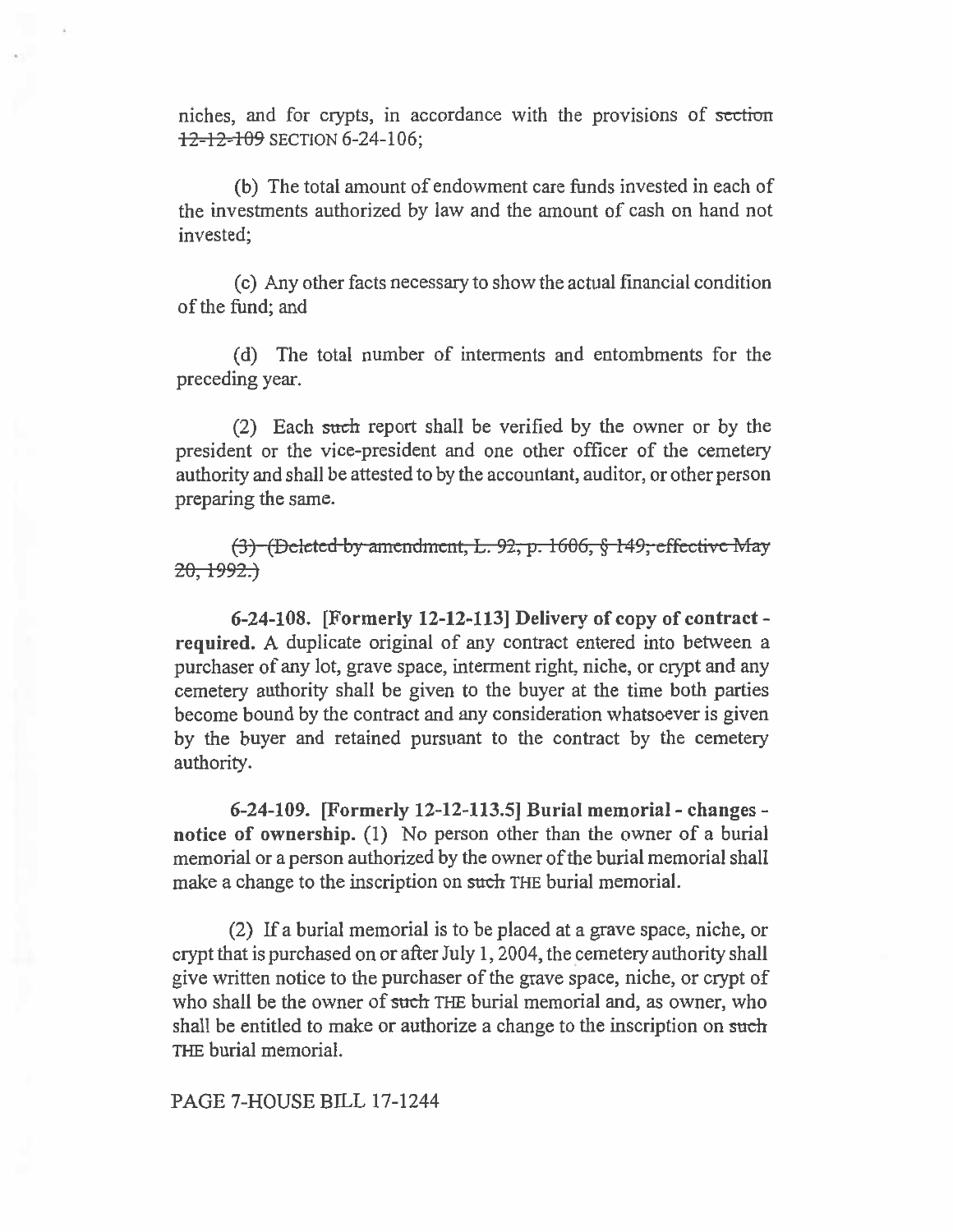(3) Any person violating the provisions of subsection (1) of this section commits the crime of defacing property as defined in section 18-4-509 (1)(b).  $C.R.S.$ 

**6-24-110. [Formerly 12-12-114] Discrimination.** There shall be no limitation, restriction, or covenant based upon race, color, sex, sexual orientation, marital status, disability, national origin, or ancestry on the size, placement, location, sale, or transfer of any cemetery grave space, niche, or crypt or in the interment of a deceased person.

**6-24-111. [Formerly 12-12-115] Violations - penalties.** (1) It is unlawful for any person to sell or offer to sell a grave space, niche, or crypt upon the promise, representation, or inducement of resale at a financial profit.

(<del>2) (Deleted by amendment, L. 92, p. 1607, § 152, effective May</del>  $20, 1992.$ 

 $(3)$  (2) Any person who violates any provision of this article is guilty of a misdemeanor and, upon conviction thereof, shall be punished by a fine of not more than one thousand dollars, or by imprisonment in the county jail for not more than one year, or by both such A fine and imprisonment. Whenever any person has reason to believe that any person is liable to punishment under this article, such THE person may certify the facts to the district attorney of the judicial district in which the alleged violation occurred who shall cause appropriate proceedings to be brought.

 $(4)$  (Deleted by amendment, L. 92, p. 1607, § 152, effective May **<sup>2</sup>** 1992**.**)

**6-24-112. [Formerly 12-12-116] Abandoned graves - right to reclaim.** (1) If there is a lot, grave space, niche, or crypt in a cemetery in which no remains have been interred, no burial memorial has been placed, and no other improvement has been made for a continuous period of no less than seventy-five years, a cemetery authority may initiate the process of reclaiming title to the lot, grave space, niche, or crypt in accordance with this section.

(2) A cemetery authority seeking to reclaim a lot, grave space, niche, or crypt shall:

PAGE 8-HOUSE BILL 17-1244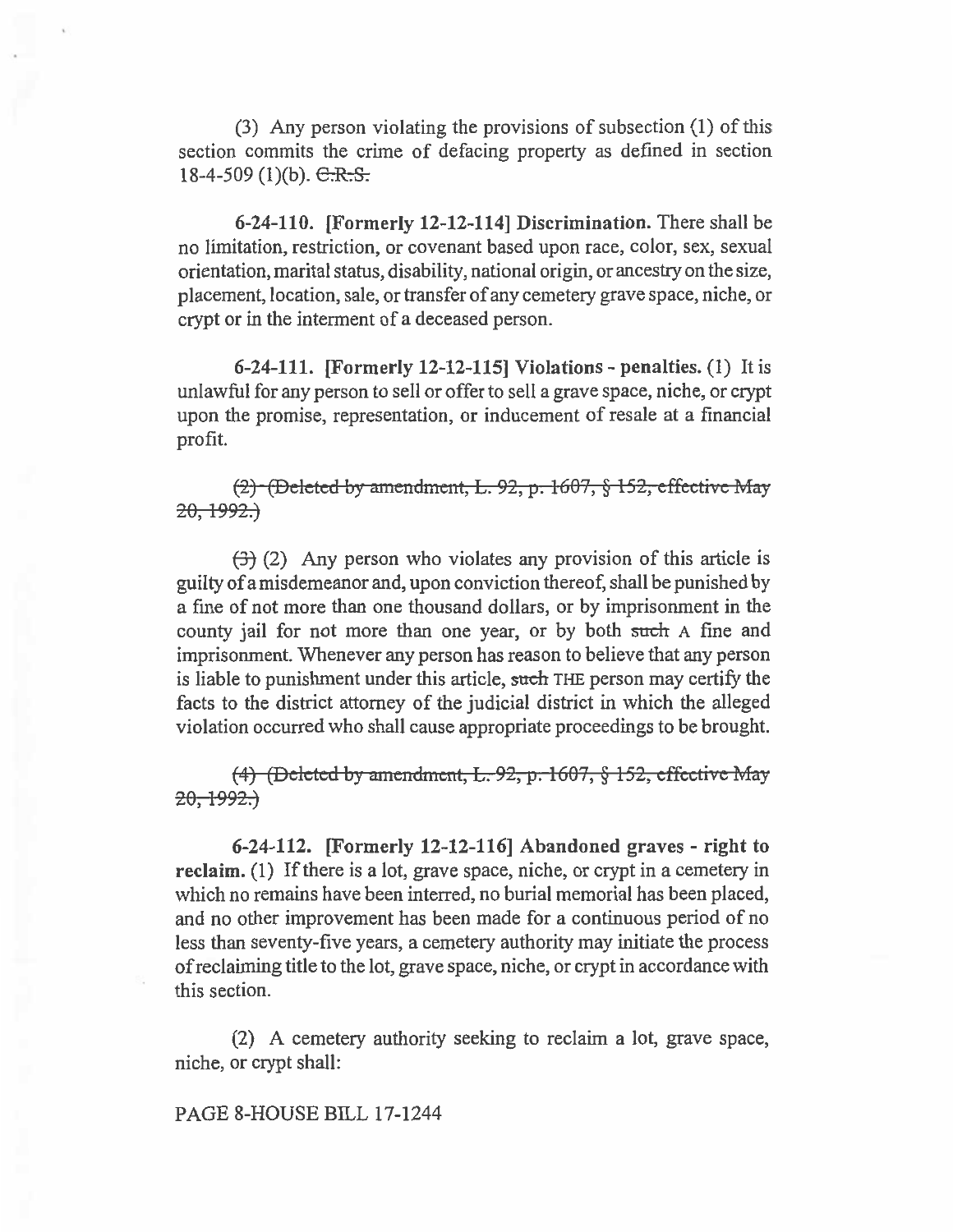(a) Send written notice of the cemetery authority's intent to reclaim title to the lot, grave space, niche, or crypt to the owner's last-known address by first-class mail; and

(b) Publish a notice of the cemetery authority's intent to reclaim title to the lot, grave space, niche, or crypt in a newspaper of general circulation in the area in which the cemetery is located once per week for four weeks.

(3) The notice required by subsection (2) of this section shall clearly indicate that the cemetery authority intends to terminate the owner's rights and title to the lot, grave space, niche, or crypt and include a recitation of the owner's right to notify the cemetery authority of the owner's intent to retain ownership of the lot, grave space, niche, or crypt.

(4) If the cemetery authority does not receive from the owner of the lot, grave space, niche, or crypt a letter of intent to retain ownership of the lot, grave space, niche, or crypt within sixty days after the last publication of the notice required by paragraph (b) of subsection (2) SUBSECTION (2)(b) of this section, all rights and title to the lot, grave space, niche, or crypt shall transfer to the cemetery authority. The cemetery authority may then sell, transfer, or otherwise dispose of the lot, grave space, niche, or crypt without risk of liability to the prior owner of the lot, grave space, niche, or crypt.

(5) A cemetery authority that reclaims title to a lot, grave space, niche, or crypt in accordance with this section shall retain in its records for no less than one year a copy of the notice sent pursuant to paragraph  $(a)$  of subsection  $(2)$  SUBSECTION  $(2)(a)$  of this section and a copy of the notice published pursuant to paragraph  $(b)$  of subsection  $(2)$  SUBSECTION  $(2)(b)$ of this section.

(6) If a person submits to a cemetery authority a legitimate claim to a lot, grave space, niche, or crypt that the cemetery authority has reclaimed pursuant to this section, the cemetery authority shall transfer to the person at no charge a lot, grave space, niche, or crypt that, to the extent possible, is equivalent to the reclaimed lot, grave space, niche, or crypt.

(7) Notwithstanding any provision of law to the contrary, on and after August 7, 2006, a cemetery authority shall not convey title to the real property surveyed as a lot in a cemetery for use *as* a burial space. A

#### PAGE 9-HOUSE BILL 17-1244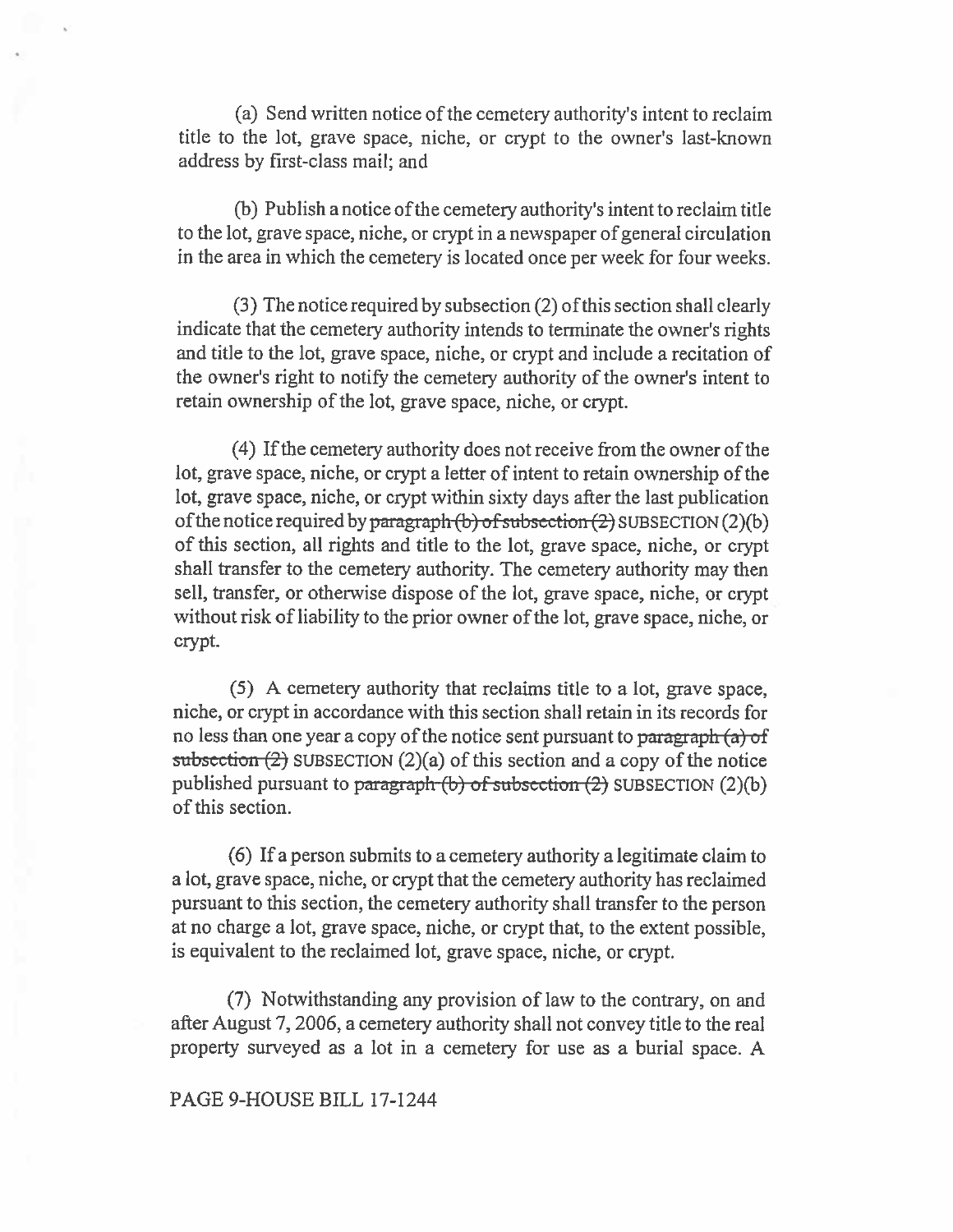cemetery authority may grant interment rights to a lot, grave space, niche, or crypt in a cemetery.

**SECTION** 2. In Colorado **Revised** Statutes, 7-47-101, **amend (1.5)(b) as follows:** 

**7-47-101. Who may organize - powers.** (1.5) (b) This subsection  $(1.5)$  applies only to cemeteries as defined in section  $12-12-101$   $(1.5)$ , **C.R.S.** SECTION 6-24-101 (2).

**SECTION 3. In Colorado Revised** Statutes, 38-1-202, **amend** (2) introductory portion and (2)(d) as follows:

**38-1-202. Governmental entities, corporations, and persons authorized to use eminent domain.** (2) The following types of corporations and persons, in accordance with all procedural and other requirements specified in this article and articles 2 to 7 of this title TITLE 38 and to the extent and within any time frame specified in the applicable authorizing provision of the state constitution or statute may exercise the power of eminent domain:

(d) A cemetery authority, as defined in section  $12-12-101$  (2), C.R.S. SECTION  $6-24-101$  (3), as authorized in section  $12-12-105$ , C.R.S. SECTION 6-24-104;

**SECTION 4. Repeal of relocated provisions in this act.** In Colorado Revised Statutes, repeal article 12 of title 12.

**SECTION 5. Act subject to petition - effective date.** This act takes effect at 12:01 a.m. on the day following the expiration of the ninety-day period after final adjournment of the general assembly (August 9, 2017, if adjournment sine die is **on May** 10, 2017); except that, **if a**  referendum petition is **filed pursuant** to section 1(3) of article V of the state constitution against this act or an item, section, or part of this act within such period, then the act, item, section, or part will not take effect unless